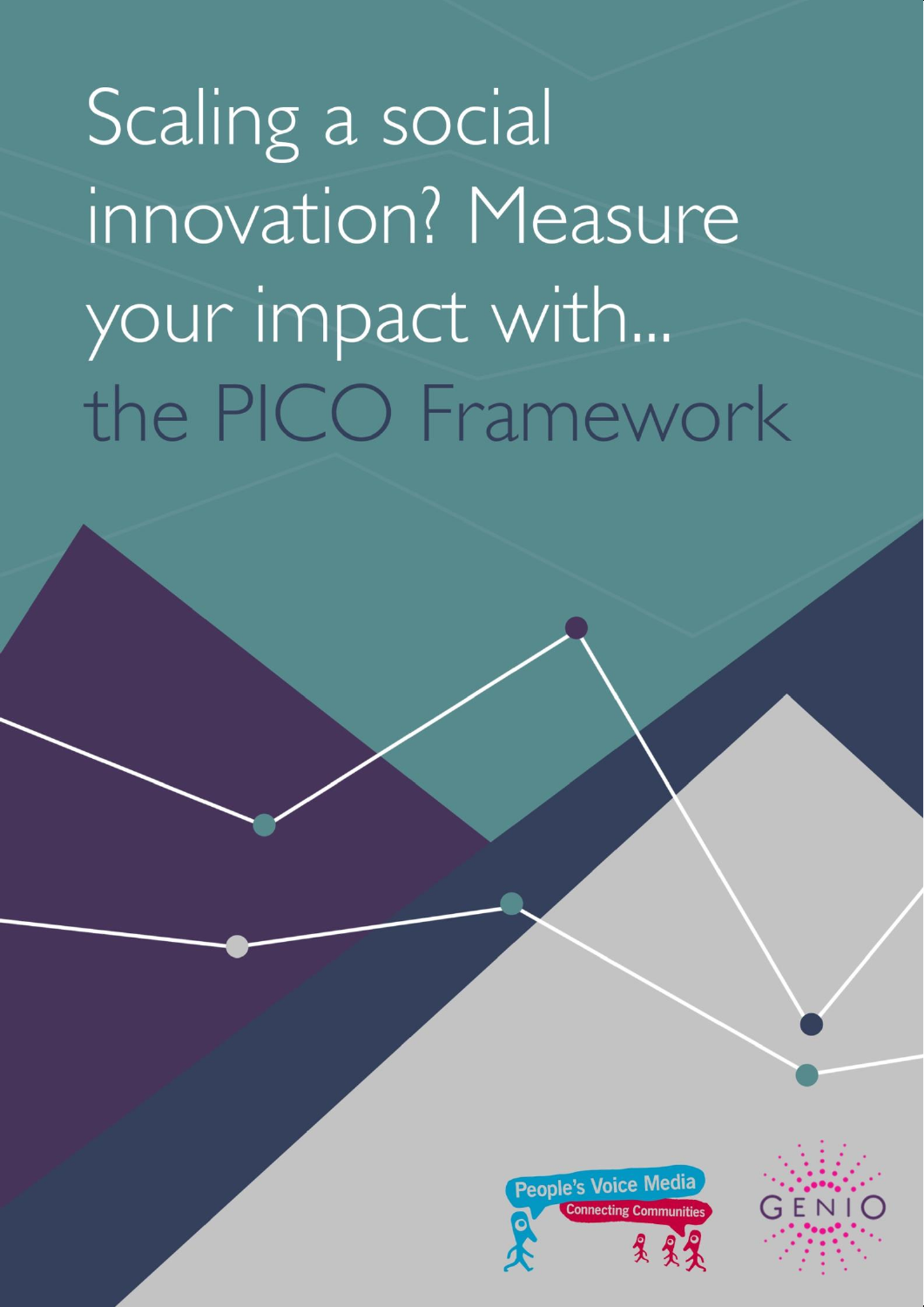*This document is an extract from "Learning As You Scale: A practical guide for using data and insights to navigate scaling and complex system change", a guide that was commissioned and supported by the Genio Trust in 2021.*

*The practical guide has been produced in consultation with actors within the social innovation arena from across Europe. These actors included Madeleine Clarke (Genio), John Healy (Genio), Niamh Lally (Genio), Grainne Smith (Genio), Dana Verbal (Directorate-General Employment, Social Affairs and Inclusion, European Commission), Risto Raivio (Directorate-General Employment, Social Affairs and Inclusion, European Commission), Henk Visser (Directorate-General Employment, Social Affairs and Inclusion, European Commission), Monika Chaba (Directorate-General Employment, Social Affairs and Inclusion, European Commission), Ruth Armstrong (National Social Inclusion Office, Health Service Executive, Ireland), Marieke Altena (National Social Inclusion Office, Health Service Executive, Ireland), David Stead (Maanch), Clémentine Blazy (European Centre for Social Finance & member of the ESCF Advisory Board), Bairbre Nic Aongusa (Irish Department of Rural and Community Development), Gary Johnston (Social Finance UK/NL), Maša Malovrh (Beletrina), Michael Fembek (Zero Project), Assiri Valdes (UpSocial), Ona Argemí (UpSocial), Anja Koenig (EVPA), Stephanie Haefele (Bosch-Stiftung), Luca Pilosu (Compagnia di San Paolo), Hannah Cooper (IDC), Carolina Gottardo (IDC) and Vivienne Chew (IDC). The authors would like to acknowledge their sincere appreciation of the input of time and expertise that these people contributed to the development of this resource.*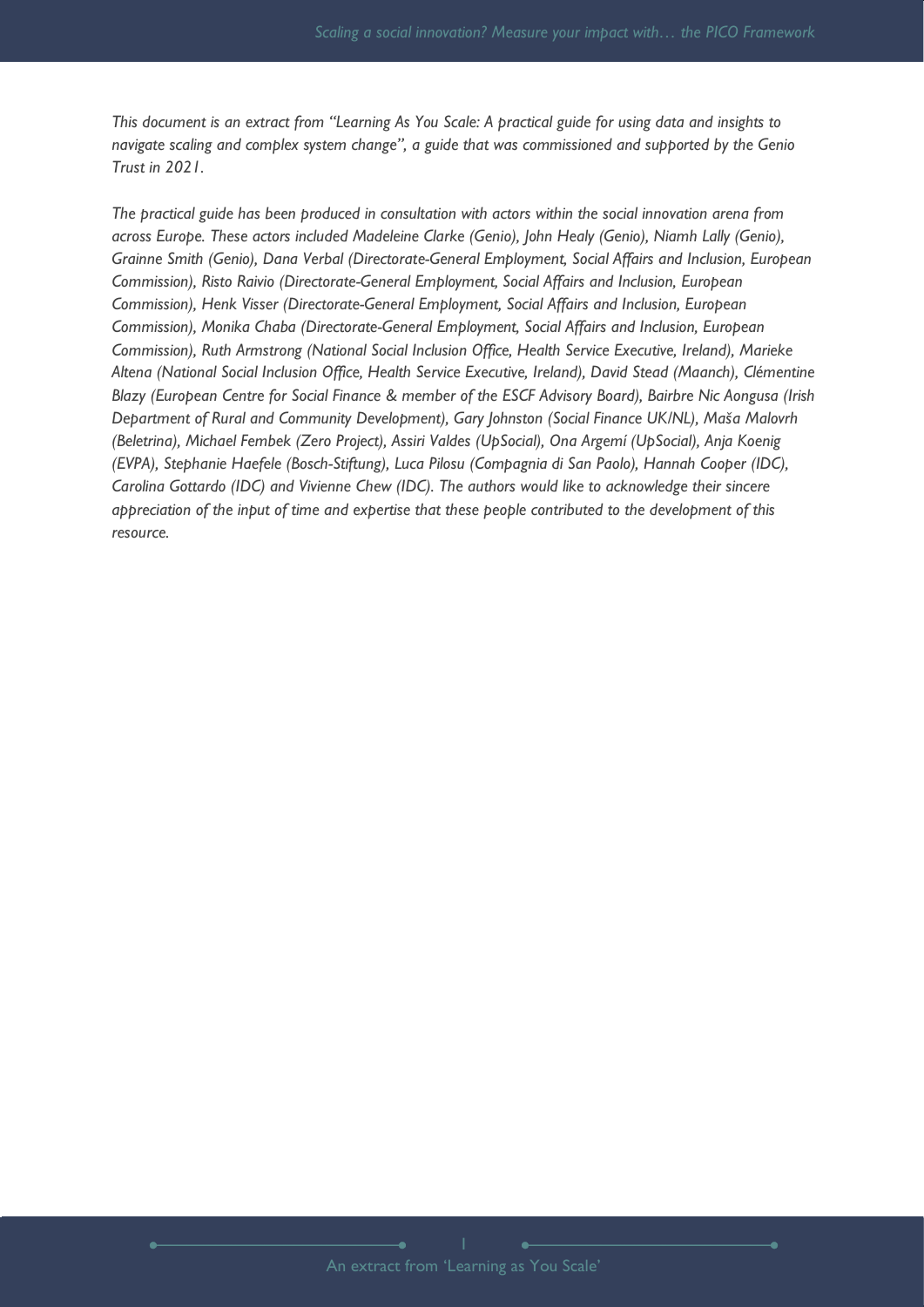# About the Author

### Dr. Gorgi Krlev

Gorgi Krlev is a senior researcher at the [Centre for Social Investment \(CSI\) of Heidelberg University](https://www.soz.uni-heidelberg.de/centre-for-social-investment/) and a Visiting Professor at [Politecnico di Milano.](https://www.polimi.it/en/) Gorgi holds a PhD from the University of Oxford (Kellogg College) and serves on the Board of Directors of Euclid Network.

His research focuses on social innovation, entrepreneurship, and impact measurement. He has worked in a number of multinational, EU-funded research projects. Social Innovation: Comparative Perspectives, which he co-wrote and edited, was awarded by the Academy of Management's (AOM) Public and Non-Profit Division. The MOOC "Accelerating Investment Readiness" (#AirMOOC) he lead-developed won a USASBE prize for potential impact on social entrepreneurs, investors and policy makers.

Gorgi has strong expertise in studying the process of social innovations (including their transfer and scaling) and measuring social impact. These competencies stem from his work in numerous EUfunded and national research projects (INNOSERV, TEPSIE, ITSSOIN, Finance4SocialChange, IndiSI) as well as his dissertation at the University of Oxford.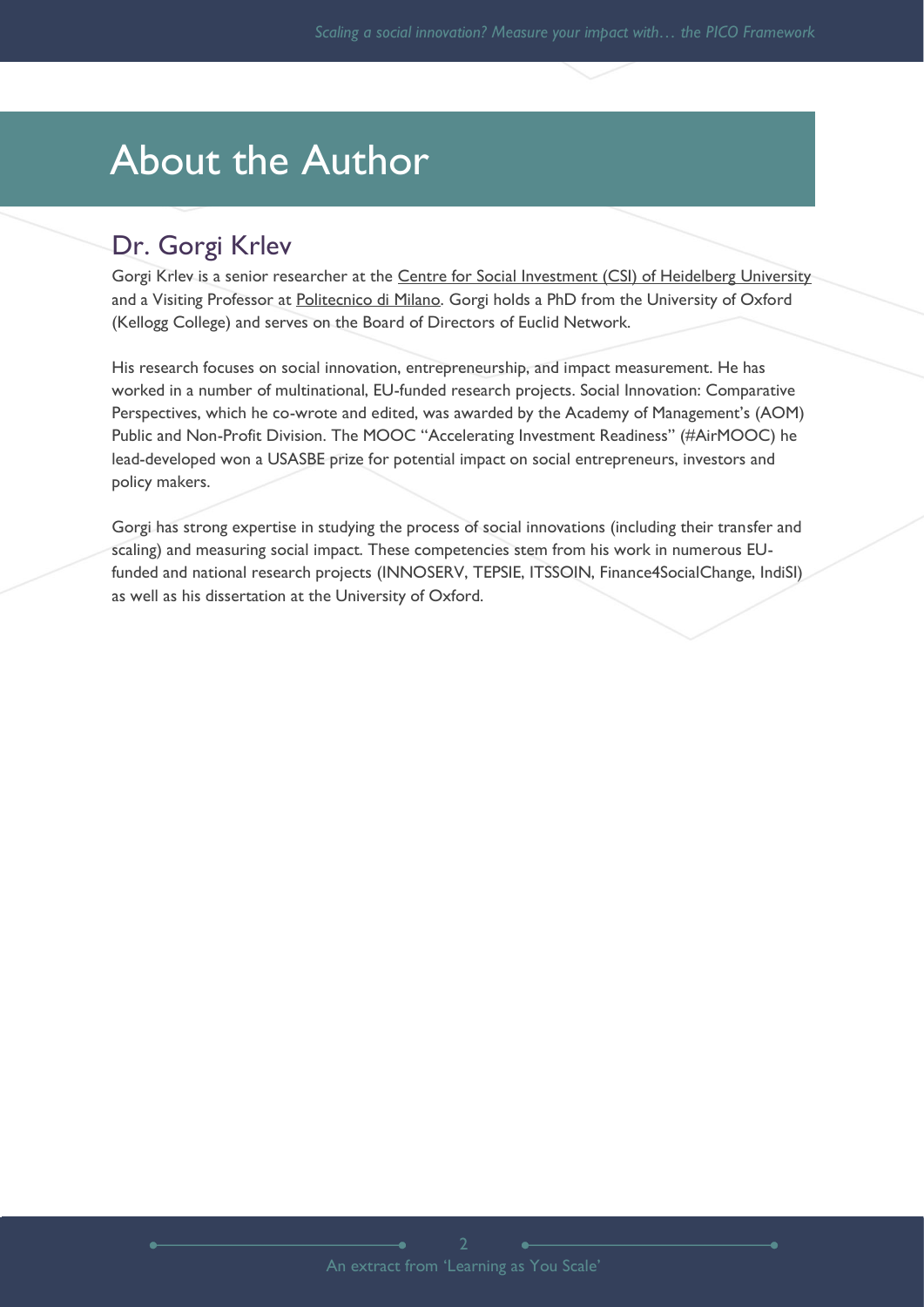### A word on impact measurement

The amount of impact measurement tools is vast, and their variety and concrete application have been well documented (see Avise, 2021; GECES Sub-group, 2014; European Commission & the OECD, 2015; Tuan, 2008). You may be aware of many others and you could choose to integrate those into your Learning As You Scale plan. Rather than repeating existing resources, we provide these three accessible tools and a number of strategic considerations that will help you decide which tools to use to measure impact.

It is well established that economic value creation may play a pronounced role in social innovations, which may therefore represent a substantial share of relevant key performance indicators (KPIs). Any activities that help prevent public transfers, such as work integration efforts, might be well covered and analysed with classic cost-benefit analyses that focus on how much the state has saved by the innovator succeeding to provide unemployed people with a job. However, as detailed in Section 1, it is essential to understand that a large share of social innovations will focus on the creation of other types of value or impact such as:

- **social** (questions about interpersonal relations and networks, people's lives etc.)
- **cultural** (questions about norms and values)
- **political** (questions about participation and engagement)
- **environmental** (questions about preserving our environment and limiting environmental degradation)

Assessing such effects demands a much higher degree of creativity and methodological complexity. There are a range of ways that this can be achieved. Social return on investment (SROI) methods is one approach that enables people to assess the value of their social innovations that are not usually assessed via traditional financial value measurement tools. However, this is not the only way of assessing the social, cultural and political value of social innovations and, as Section 4 explores, different decision-makers, gatekeepers and stakeholders can be influenced by different methods. Some will prefer more traditional data or quantitative evidence, whereas others are inclined to be persuaded by individual stories and data with richer qualitative details.

Since the Nobel Prize in Economics of 2019, experimental methods that make use of randomisation have been prominent. Such randomized controlled trials are perhaps viewed as the 'gold standard' for evidence and thus social innovators may assume that such methods should be what they use when measuring impact. However, it is important to note that while experimental methods, which are very resource-intensive, have their benefits in certain areas, they also have serious limitations.

Randomisation has its benefits when interventions represent 'easy fixes' to a problem, for example when a vaccination may prevent a disease. In such a case, the desired outcome or impact (higher immunization) equals or is close to the outputs produced (number of vaccinations performed). In instances like this, you can easily check the incidence of the disease in groups of people who received the vaccine versus groups that did not receive it in order to assess its effectiveness.

However, experimental methods are limited, if not unsuitable, for understanding multifaceted, organizational activities that seek to produce multifactorial changes. For many social innovations we will need detailed accounts of whether interventions enable new social relations, empowerment, or self-worth, or a combination of those effects. This requires contextual knowledge, from multiple data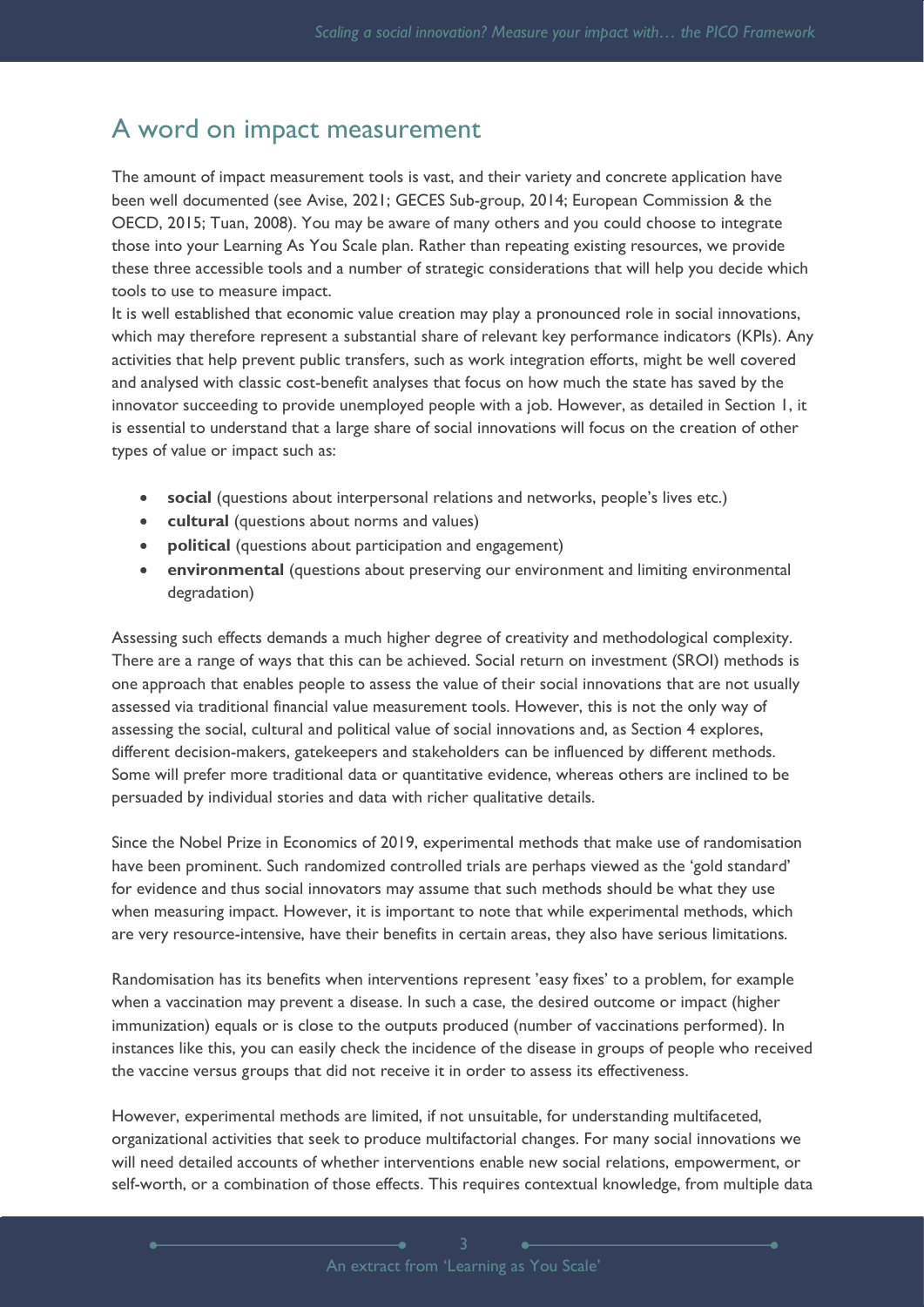sources, including qualitative information. This part of the toolbox will explore this more complex arenas in which social innovations are usually situated in more detail.

### Let's talk about… measuring impact

Take a look at these short videos from Gorgi Krlev from Heidelberg University. In them, Gorgi explores how you can how to move from methods to a strategic approach to social impact measurement, and some of the challenges you can come across when measuring impact.

From method to strategy - Watch here: [https://www.youtube.com/watch?v=jHD4\\_Z781r0](https://www.youtube.com/watch?v=jHD4_Z781r0%20) 

Challenges when measuring impact - Watch here: <https://www.youtube.com/watch?v=boJ8zgn3nOk>

# Why is it useful to measure your impact?

It is important to stress that impact measurement is not an exercise that social innovators only do for their funders or policy makers. It should also be undertaken so that the insights can be used for organisational learning. As a learning tool, it is useful for:

- 1. **Gathering information:** It can inform the 'standard activities' of social innovators by being a useful means through which data about these activities is gathered and understood.
- 2. **Navigating the direction of innovations:** It can help assess and steer the scaling of social innovations because it helps establish links between performed activities and impacts achieved. It informs the planning of the process as well as the process itself.
- 3. **Answering key critical questions:** An effective impact measurement and reporting system provides answers to questions like:
- Where did we not see the impact that we were aiming to create?
	- What were the reasons for the impact not materializing?
	- How do we need to improve our activities? Or alternatively, how do we need to redefine our goals to better align with our actual impacts?
- What kinds of impacts have we achieved that we did not expect?
- Is what we are doing producing the greatest possible impact, or do we need to develop an entirely new approach?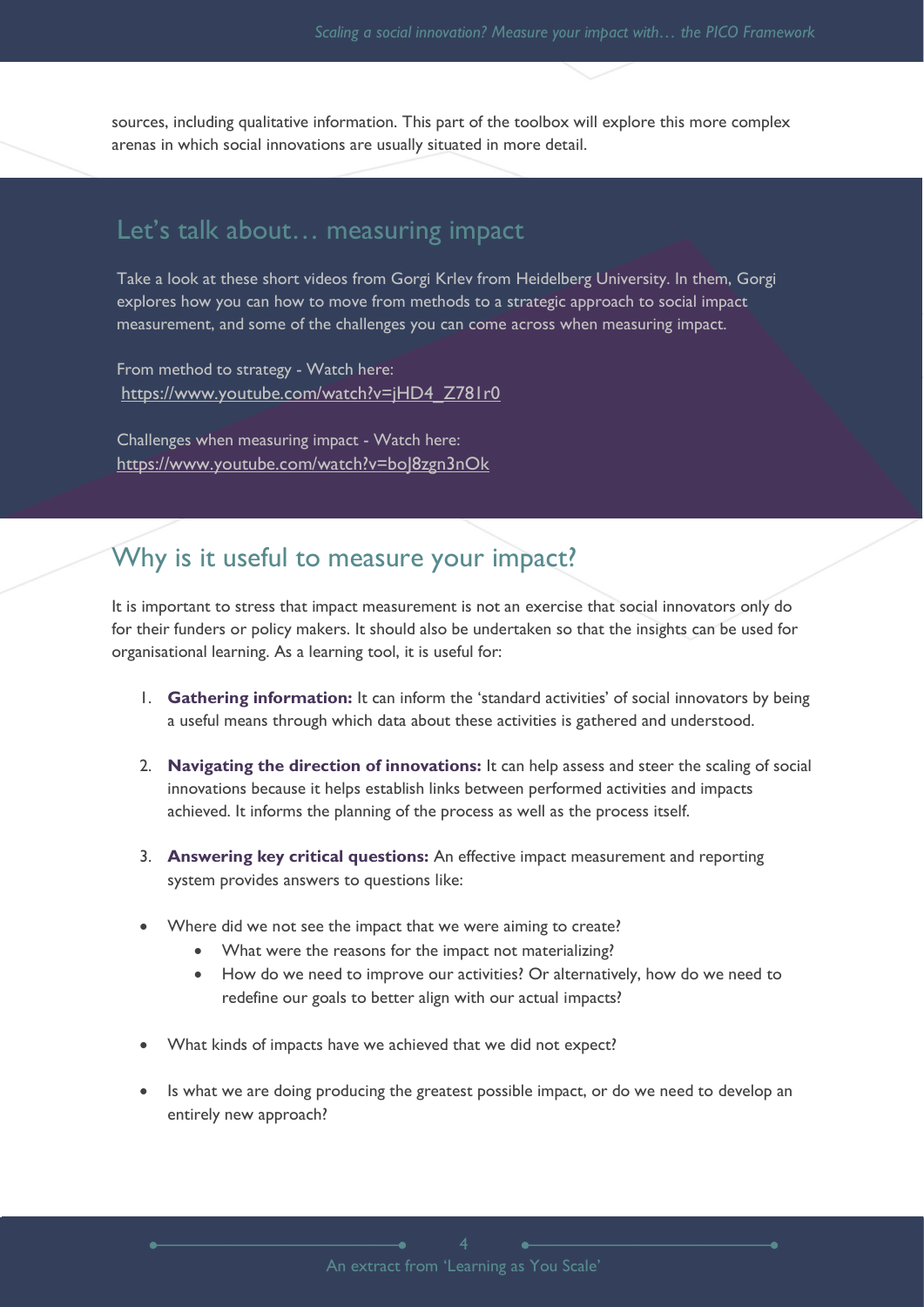You may also want to consider exploring questions regarding stakeholders through your impact measurement strategy, particularly those outside of the innovation who may be vital to scaling the innovation. Examples of such critical questions could be:

- How far did our own impact expectations and performance align with those of our stakeholders? Which impact dimensions were missing or seemed redundant to our stakeholders?
- Which of the impacts produced (or not) were most material to our stakeholders? What does that mean for our organizational strategy?

The following tool - the PICO framework - is a useful way of gathering evidence of impact and data that can support learning processes. It can be used individually or in conjunction with other insight gathering methods not included in this guide.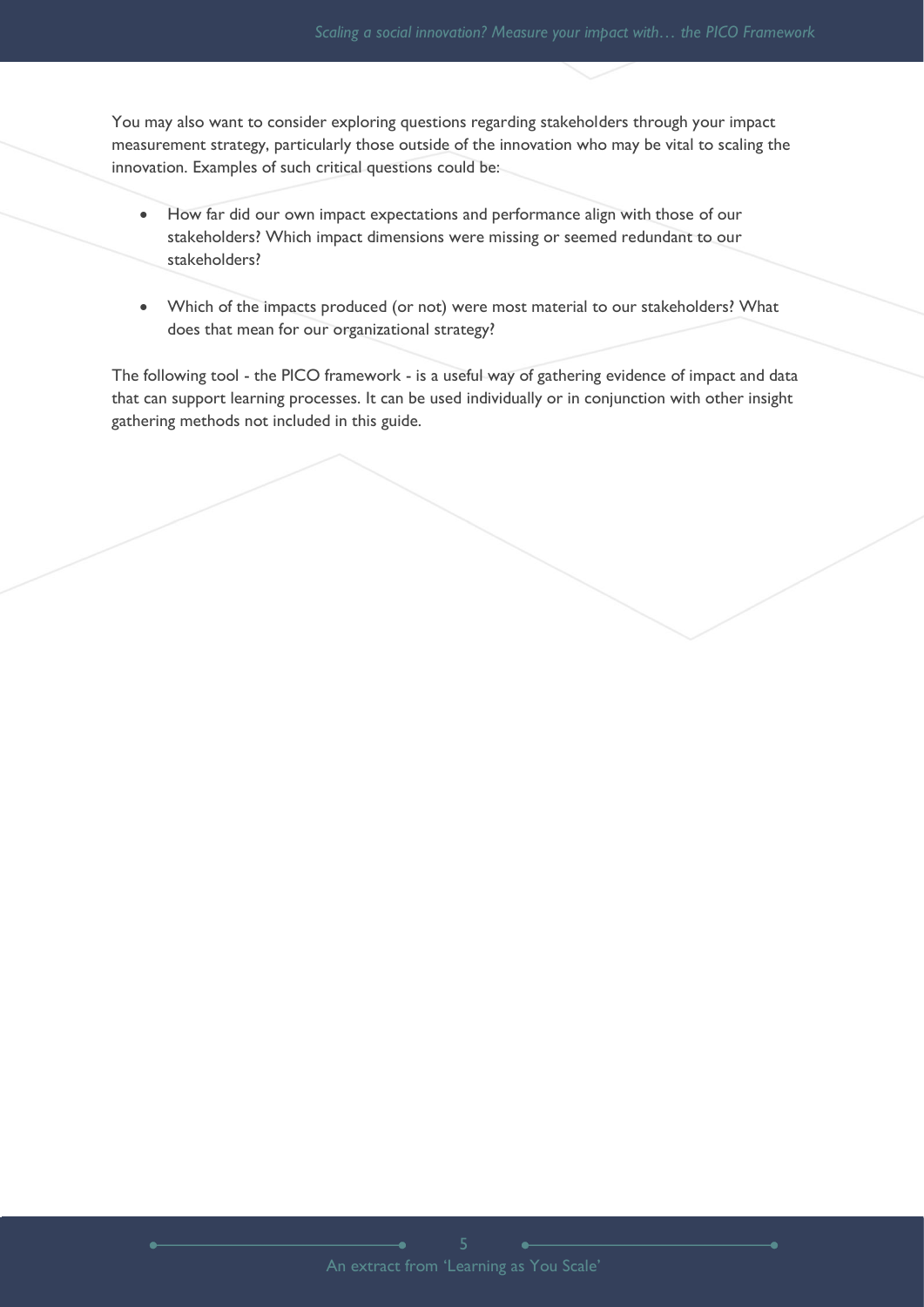## The PICO Framework

When thinking about how to measure your impact, we suggest you break it down into three steps:

- 1. **Determining what impact to measure** This step is about identifying the changes the social innovation is making and what is important to measure.
- 2. **Getting to an impact measurement design** This step is about researching and determining what types of data and data processes would be useful for measuring impact.
- 3. **Putting measurement into practice** This step is about planning how you activate an impact measurement process.

The descriptions below provide practical guides as to how you can apply these steps in your social innovation using the PICO framework (Participants, Intervention, Comparator, Outcomes). The PICO framework has been used widely in healthcare settings but is transferable to other areas and sectors. You can also use answers from Section 1 and the Value and impact mapping tool resource to help you.

### **Step 1: Determining what impact to measure**

| <b>Description</b>     | This activity helps you to use the PICO framework to determine what kind of<br>impact measurement is right for the social innovation.                                                                                                                                                             |
|------------------------|---------------------------------------------------------------------------------------------------------------------------------------------------------------------------------------------------------------------------------------------------------------------------------------------------|
| Resource<br>Level      | Experience: Intermediate<br>Time: 0.5 days - I day (research, discussion/reflection and compilation of results)<br>Cost: Low                                                                                                                                                                      |
| <b>Materials</b>       | Desk-based research facilities, note-making materials<br>Impact measurement - PICO template                                                                                                                                                                                                       |
| Step-by-<br>step guide | The PICO method prompts analysts of impact to consider four questions on<br>Participants, Intervention, Comparator and Outcomes.<br><b>Step I: Participants:</b><br>a) Who are the intended beneficiaries (direct or indirect) of the social<br>innovation?<br>b) Who are the core target groups? |
|                        | <b>Step 2: Intervention:</b><br>a) What is it exactly that the social innovation does that is supposed to create<br>effects for the target groups? (Tip: If you have a Theory of Change - or<br>similar - it will help you answer this question).                                                 |
|                        | <b>Step 3: Comparator:</b><br>b) What are our activities additional to?                                                                                                                                                                                                                           |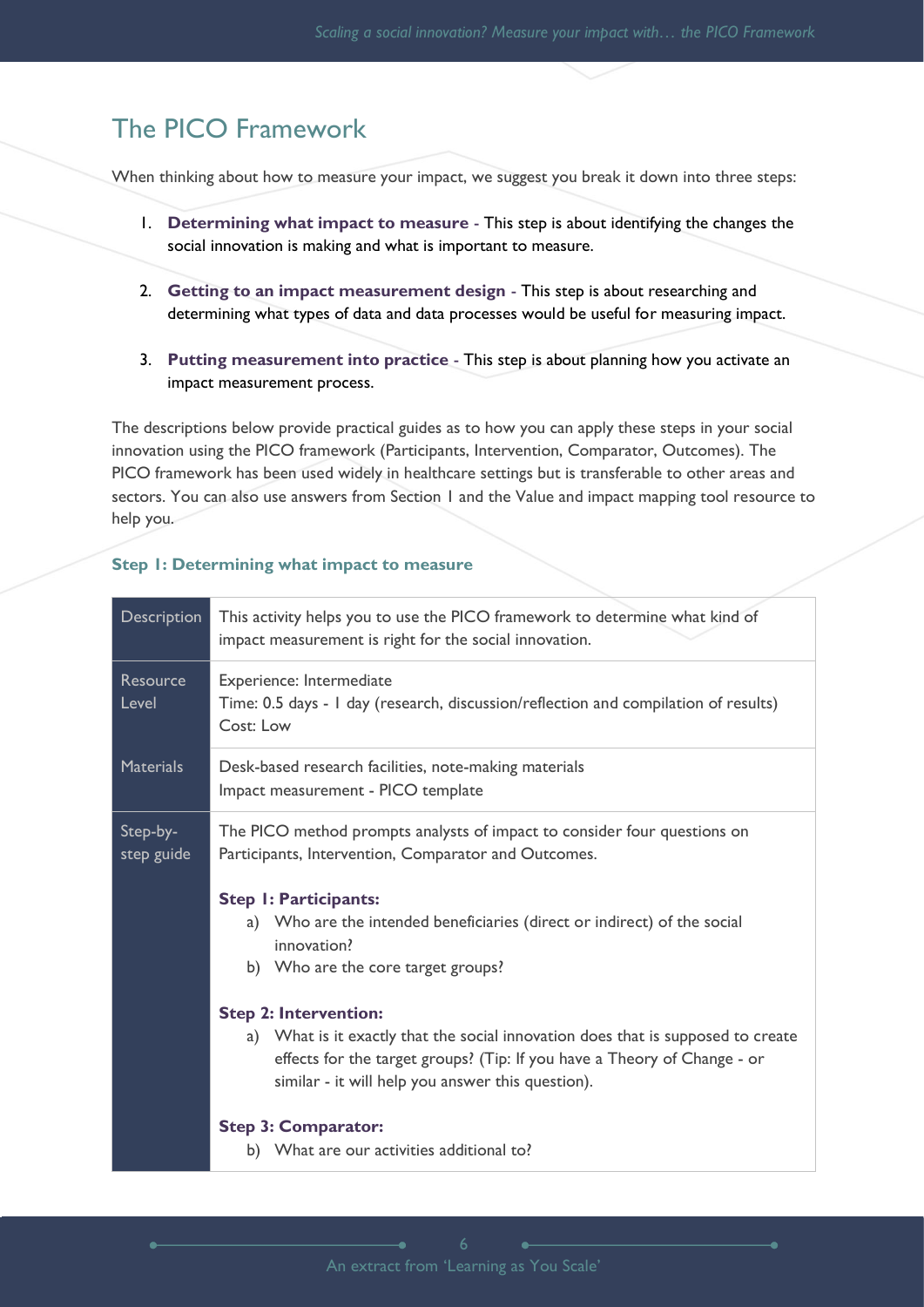|           | c) What is the standard intervention? (Remark: your activities may be so new<br>and innovative that there is nothing to compare it to)                                                                                                                                                                                                                                                                                                                                  |
|-----------|-------------------------------------------------------------------------------------------------------------------------------------------------------------------------------------------------------------------------------------------------------------------------------------------------------------------------------------------------------------------------------------------------------------------------------------------------------------------------|
|           | Step 4: Outcomes (also referred to as impacts):<br>a) What main effects is the social innovation aiming to produce? These are the<br>changes you are hoping to see as a result of the social innovation.                                                                                                                                                                                                                                                                |
|           | <b>Top Tip:</b> Try to be as specific as possible when answering the questions:<br>In terms of participants, be specific in terms of age, gender, socio-economic<br>$\bullet$<br>status or other relevant characteristics.<br>• When thinking about the intervention, be clear about the types and variety<br>of activities you are delivering and the important elements in them.<br>Do not be too broad when thinking about outcomes, or the measurement<br>$\bullet$ |
| Templates | may become unmanageable; listing too many desired outcomes may also<br>indicate your strategy is unfocussed.<br>Impact measurement - PICO template                                                                                                                                                                                                                                                                                                                      |

### **Step 2: Getting to an impact measurement design**

| Description            | This activity helps you to decide what kind of data you will gather and how you will<br>gather and analyse it.                                                                                                                                                                                                                                                                                                                                                                                                                                                                                                                                                                                                                                                                                                                                                                      |
|------------------------|-------------------------------------------------------------------------------------------------------------------------------------------------------------------------------------------------------------------------------------------------------------------------------------------------------------------------------------------------------------------------------------------------------------------------------------------------------------------------------------------------------------------------------------------------------------------------------------------------------------------------------------------------------------------------------------------------------------------------------------------------------------------------------------------------------------------------------------------------------------------------------------|
| Resource<br>Level      | Experience: Intermediate<br>Time: I-2 days (research, discussion/reflection and compilation of results)<br>Cost: Low                                                                                                                                                                                                                                                                                                                                                                                                                                                                                                                                                                                                                                                                                                                                                                |
| <b>Materials</b>       | Desk-based research facilities, note-making materials<br>PICO examples table<br>PICO summary template                                                                                                                                                                                                                                                                                                                                                                                                                                                                                                                                                                                                                                                                                                                                                                               |
| Step-by-<br>step guide | <b>Step I: Analytic considerations:</b><br>Look at the outcomes (or impacts) that you have identified via the PICO framework<br>and reflect on what type of change is being created and how this change is best<br>measured or evidenced, and what it can be compared to.<br>There are many approaches to this and the Find out more: Which data should I use<br>and how? call out box will help you with this thinking. You should identify whether<br>quantitative or qualitative data (or both) is best for evidencing the impact of the<br>social innovation.<br>Quantitative data is data that can be quantified or counted, and is easier to<br>measure. For example, a social innovation that aims to reduce drug and<br>alcohol addiction in a specific location may choose to track hospital<br>admissions in the area for reasons relating to drug and alcohol misuse and |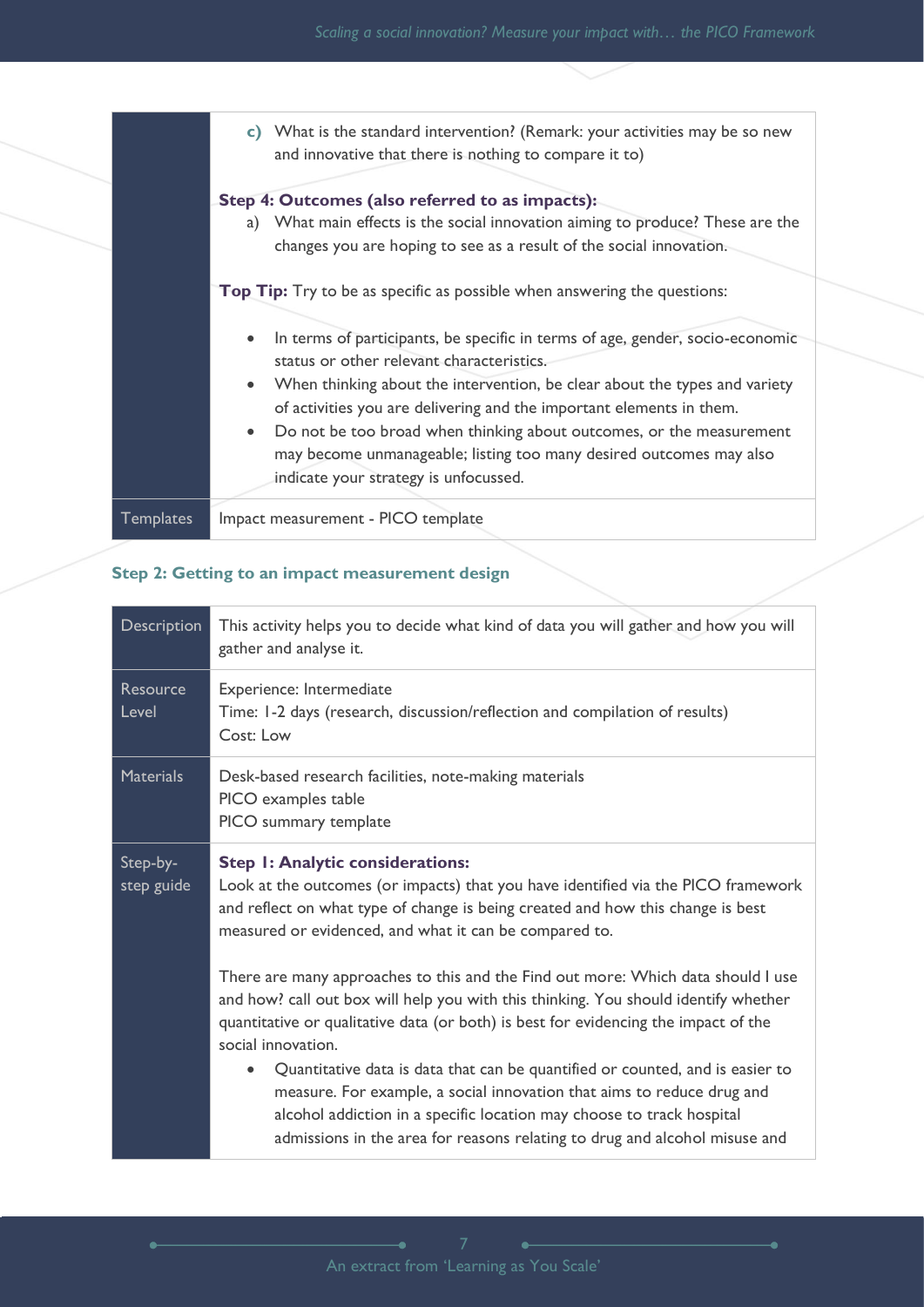compare them to similar periods prior to the social innovation to see if the innovation has helped to reduce admissions.

• Qualitative data focuses on data that is observed and can garner more nuanced insights into an activity. It covers areas that are not so easy to measure such as thoughts and feelings. For example, the drug and alcohol addiction support service may want to understand how people accessing the service felt about their treatment. This could be gathered by simple feedback cards or with storytelling techniques like those outlined in the section on lived experience later in this guide.

The PICO examples table resource gives some example methods that other social innovations have used to give you some ideas.

### **Step 2: Pragmatic considerations:**

When thinking about the data you are gathering and how you work with it, you should also contemplate the following:

- Abilities of the target group, for example:
	- Digital natives might feel most comfortable completing a questionnaire online on their own.
	- People who are not regular users of digital technology might prefer to be interviewed face-to-face.
	- A written questionnaire won't be appropriate for people with low levels of literacy.
	- People in challenging life situations or with impairments may appreciate shorter time frames for completion or conversation (or alternative assessment modes altogether, such as peer-consultation).
- Type of service, for example:
	- If you are running an online platform, it might be easy to implement a short online survey into the provision process (even a before and after comparison). It will be much harder to recruit participants for an online survey if you are providing an in-person service.
- Prior knowledge (and combination of methods), for example:
	- If you are doing many things with many supposed outcomes, you might want to do a scoping survey to see which effects are most important and then do a more focussed follow-up survey or interviews to gain more depth.
	- If you are doing something uniquely new and see changes, but are not quite sure what they are, you might want to explore through in-depth interviews and then check emergent focuses with a larger-scale survey.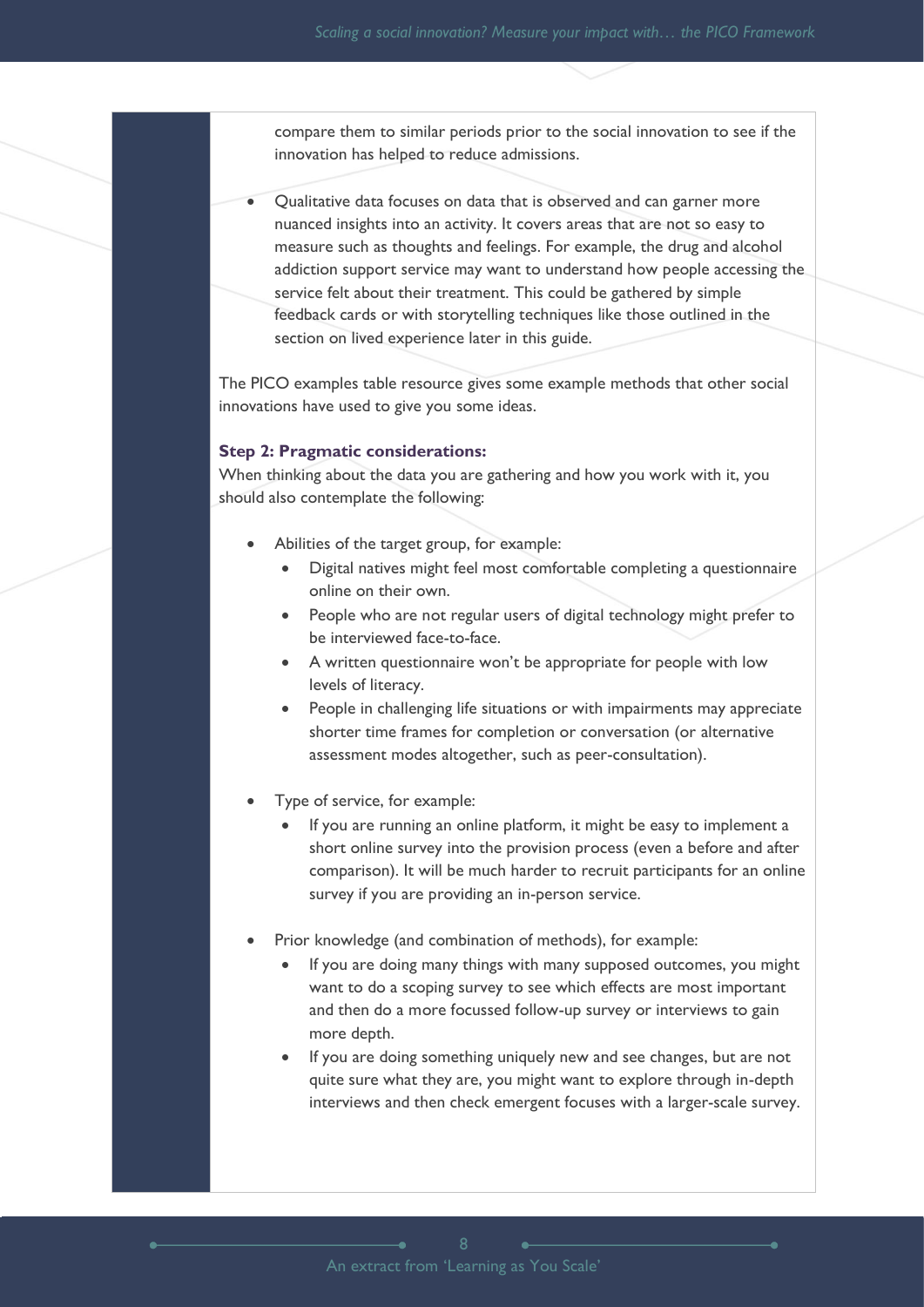#### **Step 3: Look at examples:**

The bottom line is, different activities will require different measurement designs. The PICO examples table resource gives three examples that build on PICO considerations. Have a look at these and then try to summarise your approach on the PICO summary template.

Templates PICO examples table

PICO summary template

### Find out more: Which data should I use and how?

Different outcomes (or impacts) require different approaches to gathering and analysing data. For example, if your desired outcomes are situated in the area of behaviour change, you will want to track that transformation process. To get to a detailed description of the transformation process you might choose to systematically conduct and analyse interviews. Have a read of this blog post to explore this arena further:<https://gorgi-krlev.medium.com/yo-peace-8f0f37902934>

However, if your impact measurement is looking at whether using virtual reality applications to enhance the prevention of bullying are more effective than in-person training, you might want to compare your virtual reality activities with a control group participating in established training to detect differences (with or without random allocation into groups).

It is also important to realise that there may be no comparator at all. For example, when you have developed an innovative approach to skill homeless people, there might be no alternative intervention so that you would need to compare your effects to people having no access to such targeted help.

#### **Step 3: Putting measurement into practice**

| <b>Description</b>     | This activity focuses on how you can implement an impact measurement process.                                                                                                                                                                                                                                       |
|------------------------|---------------------------------------------------------------------------------------------------------------------------------------------------------------------------------------------------------------------------------------------------------------------------------------------------------------------|
| Resource<br>Level      | Experience: Intermediate<br>Time: 2 - 5 days (research, discussion/reflection and compilation of results)<br>Cost: Medium                                                                                                                                                                                           |
| <b>Materials</b>       | Desk-based research facilities, note-making materials<br>Impact measurement flowchart plan                                                                                                                                                                                                                          |
| Step-by-<br>step guide | Step I: What data are you already gathering?<br>Make a list of the data that is already being gathered around the social innovation or<br>its activities. This could be quantitative indicators you are collating (such as new<br>registrations for a service or downloads of an app) or more informal, qualitative |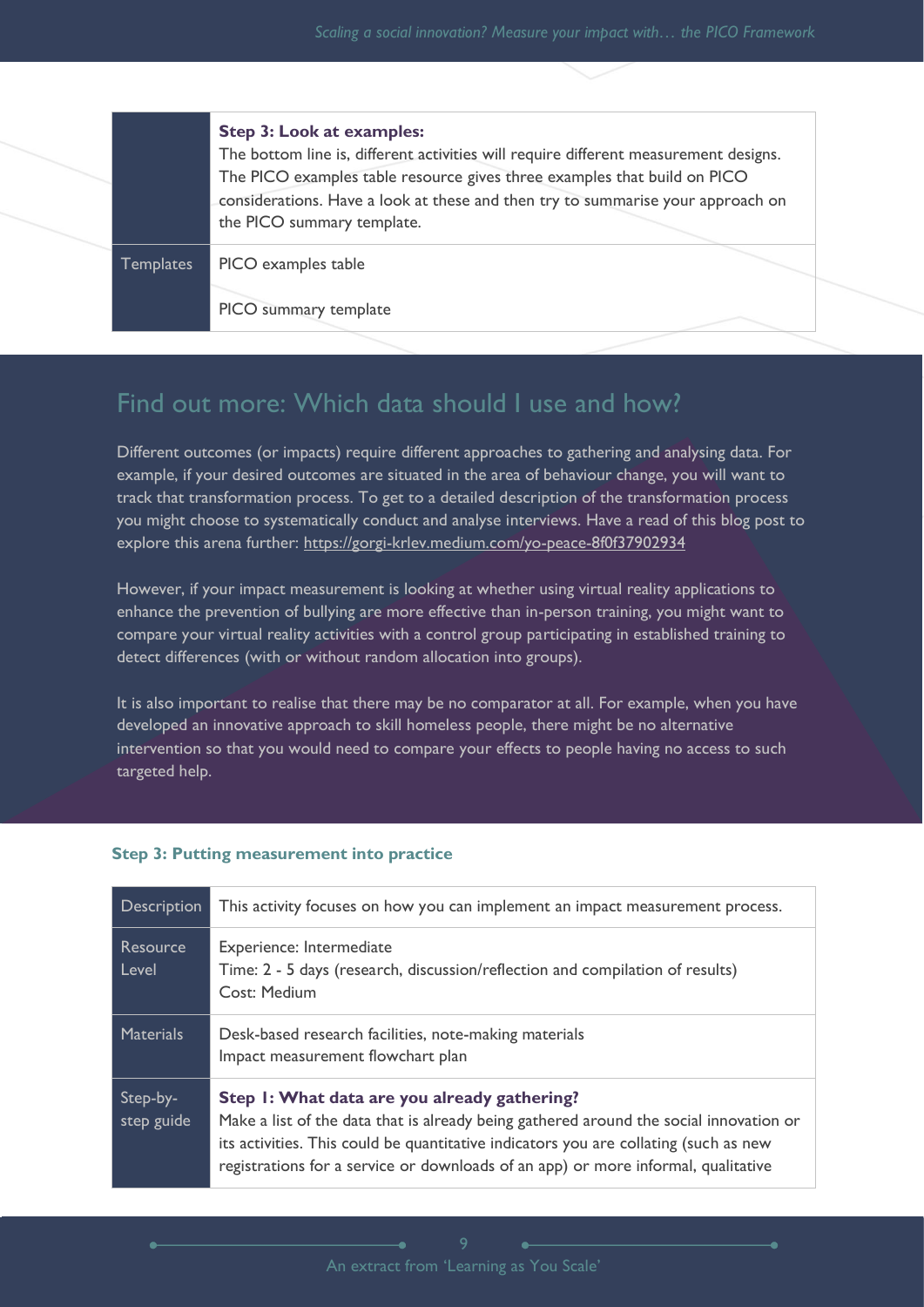pieces of data like comment or feedback cards. The SWOT of current data and insights resource in Section 1, may be useful for thinking this through.

#### **Step 2: How can you work more formally with this data?**

Think about how this existing data could be gathered or analysed in a more systematic way to help demonstrate impact. You may want to do some desk-based research into different ways of working with data, ask people in your team about their knowledge, or approach the Community of Practice you have created for their ideas. You may also find the GECES Sub-group (2014) guide on social impact measurement useful here, particularly the chapters on 'Stakeholders and their needs' and 'Defining good measurement'.

#### **Step 3: Where are the gaps?**

From the above, think about the gaps in data. What else might you need to introduce to gather and analyse the data you need to demonstrate impact?

#### **Step 4: Putting your ideas into practice**

You are now in a position to start gathering your data and working with it. You may find it useful to put this down into the simple Impact measurement flowchart plan we have produced as a resource.

**Top Tip:** First steps into impact measurement may be small and not all organisations need to go the entire way through the process. We recommend that you start to engage with some impact measurement activities and gradually expand your capacity to understand your impact as you progress with the social innovation. This will support scaling in the best possible way.

Templates Impact measurement flowchart plan

### Top Tips

- 1. Do not waste time and energy performing impact measurement merely as a tick-box exercise: Make sure you give enough time to the above activities to properly consider how you measure your impact. Without investing this time, the results you get may not be very valuable learning material.
- 2. Do not feel scared by the complexity of impact: Use the above steps to define a measurement approach that is right for you. Start with small, simple ventures into impact measurement and then grow them as you scale.
- 3. Think differently about what you consider to be data. Important reference points could be: testimonials, feedback you receive at stakeholder events, social media posts and much more. Much of this data would need to be expanded and gathered and analysed more systematically than this is usually the case in standard practice, but it can provide a very valuable starting point.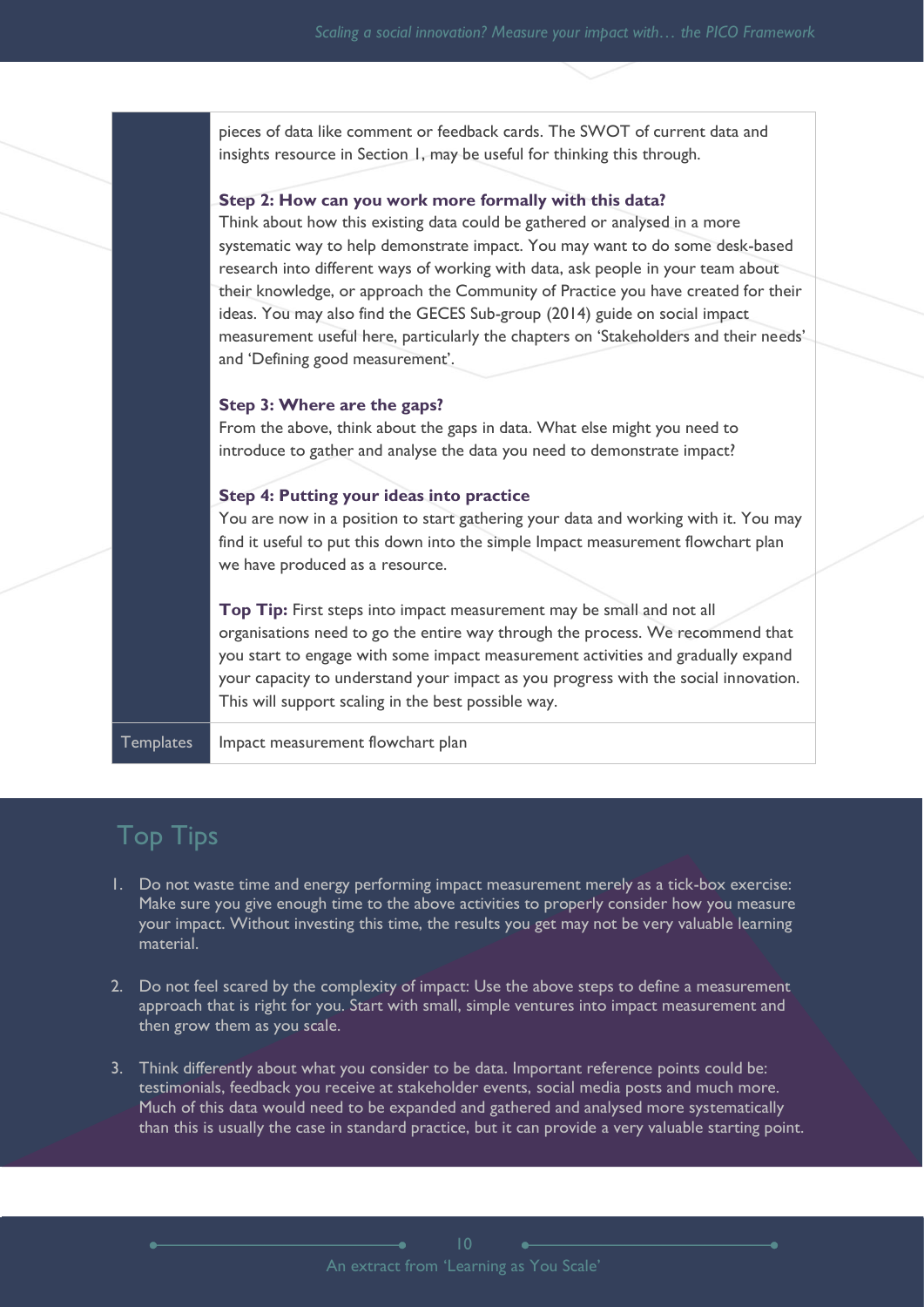# Resource: Impact measurement - PICO template

| <b>Intervention</b><br>What is it exactly that the social innovation does that is supposed to<br>create effects for the target groups? |
|----------------------------------------------------------------------------------------------------------------------------------------|
|                                                                                                                                        |
|                                                                                                                                        |
| <b>Outcomes</b><br>What main effects is the social innovation aiming to produce?                                                       |
|                                                                                                                                        |
|                                                                                                                                        |
|                                                                                                                                        |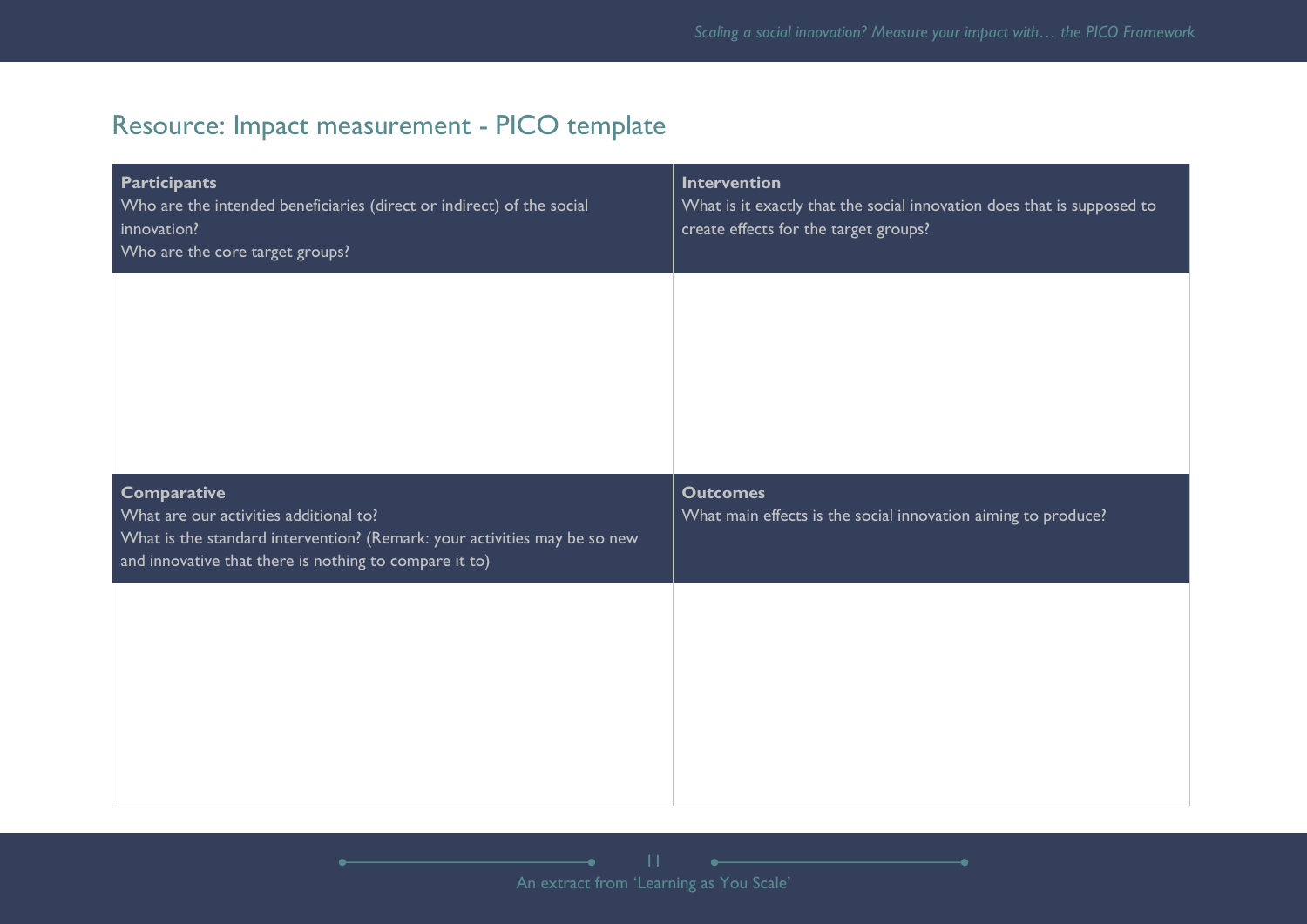# Resource: PICO examples table

| Social Innovation              | Community-oriented housing                                                                                                 | School programme for prosocial<br>behaviour                                                                      | Political web platform                                                                                     |
|--------------------------------|----------------------------------------------------------------------------------------------------------------------------|------------------------------------------------------------------------------------------------------------------|------------------------------------------------------------------------------------------------------------|
| Participants                   | Older people requiring support (60+<br>years/disabled/care needs)                                                          | Students 14+ years old                                                                                           | Citizens and politicians using the<br>platform                                                             |
| Intervention                   | Community oriented living model<br>promoting self-activation, self-responsibility<br>and mutual support                    | Boxing and video work                                                                                            | Provision of a platform for political<br>exchange and more transparency                                    |
| Comparator                     | <b>Assisted living</b>                                                                                                     | None (tracing of potential transformation<br>through qualitative material)                                       | None (comparison to average<br>population)                                                                 |
| Outcomes/Impacts<br>(examples) | Social contacts (numbers of, frequency,<br>intensity, importance)<br>Reciprocal support (companionship,<br>emotional etc.) | Level of violence<br>Respect                                                                                     | Interest in politics<br>Engagement<br>Interaction between citizens and<br>politicians                      |
| Chosen method                  | <b>Quantitative</b><br>In-person, assisted paper-survey with<br>control group                                              | Qualitative (and<br>quantitative)<br>Interviews (and before-after scoping<br>survey to identify relevant points) | Quantitative<br>Online survey, with retrospective<br>accounts on areas of improvement                      |
| <b>Additional Material</b>     | https://gorgi-krlev.medium.com/how-dyou-<br>wanna-live-when-you-re-old-er-<br>35d565c7910c                                 | https://gorgi-krlev.medium.com/yo-peace-<br>8f0f37902934                                                         | https://gorgi-krlev.medium.com/lets-<br>chat-politics-can-we-re-engage-<br>citizens-digitally-5d5c96b98290 |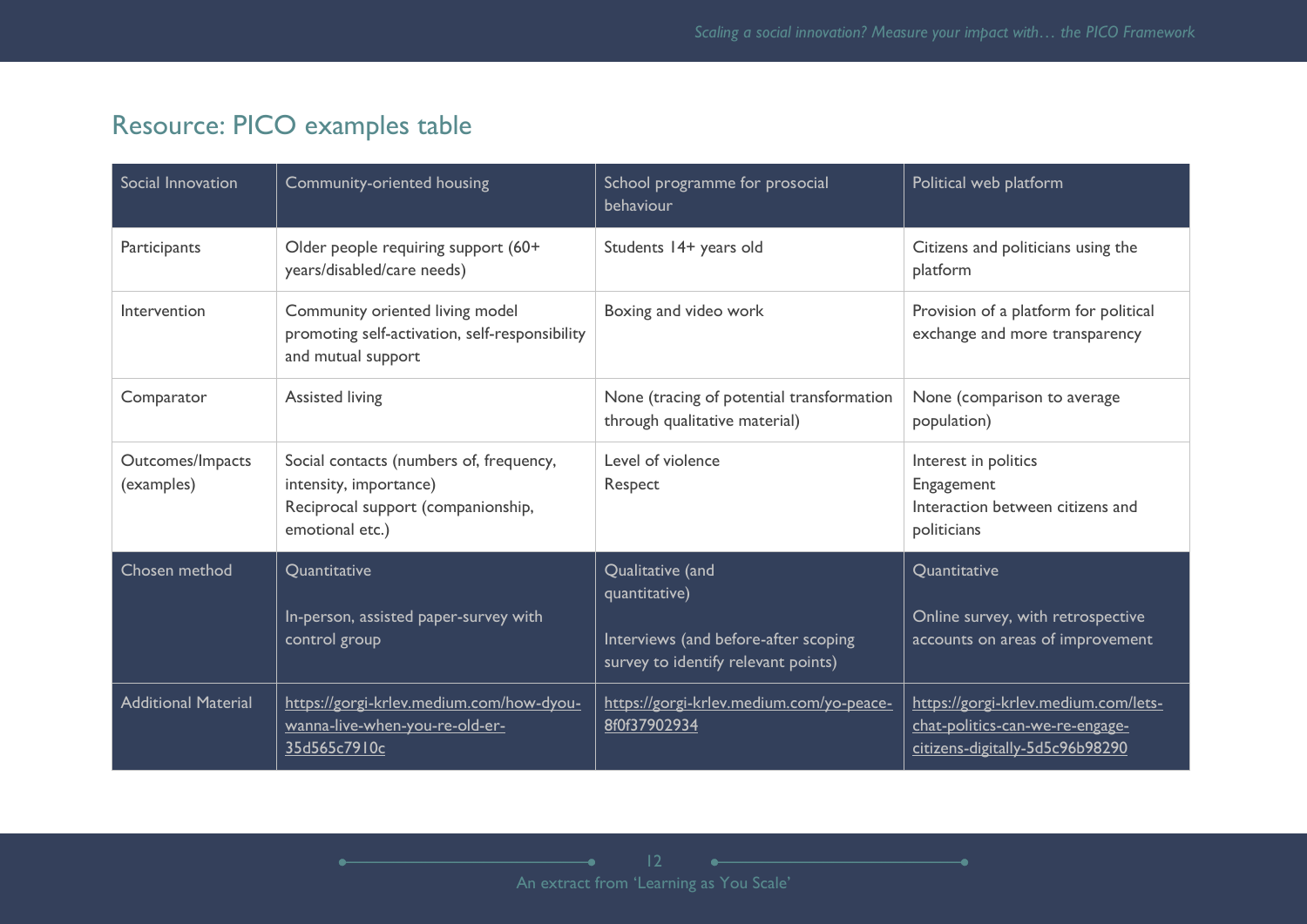# Resource: PICO summary template

| Social Innovation Title               |  |
|---------------------------------------|--|
| <b>Participants</b>                   |  |
| Intervention                          |  |
| Comparator                            |  |
| <b>Outcomes/Impacts</b><br>(examples) |  |
| Chosen method(s)                      |  |